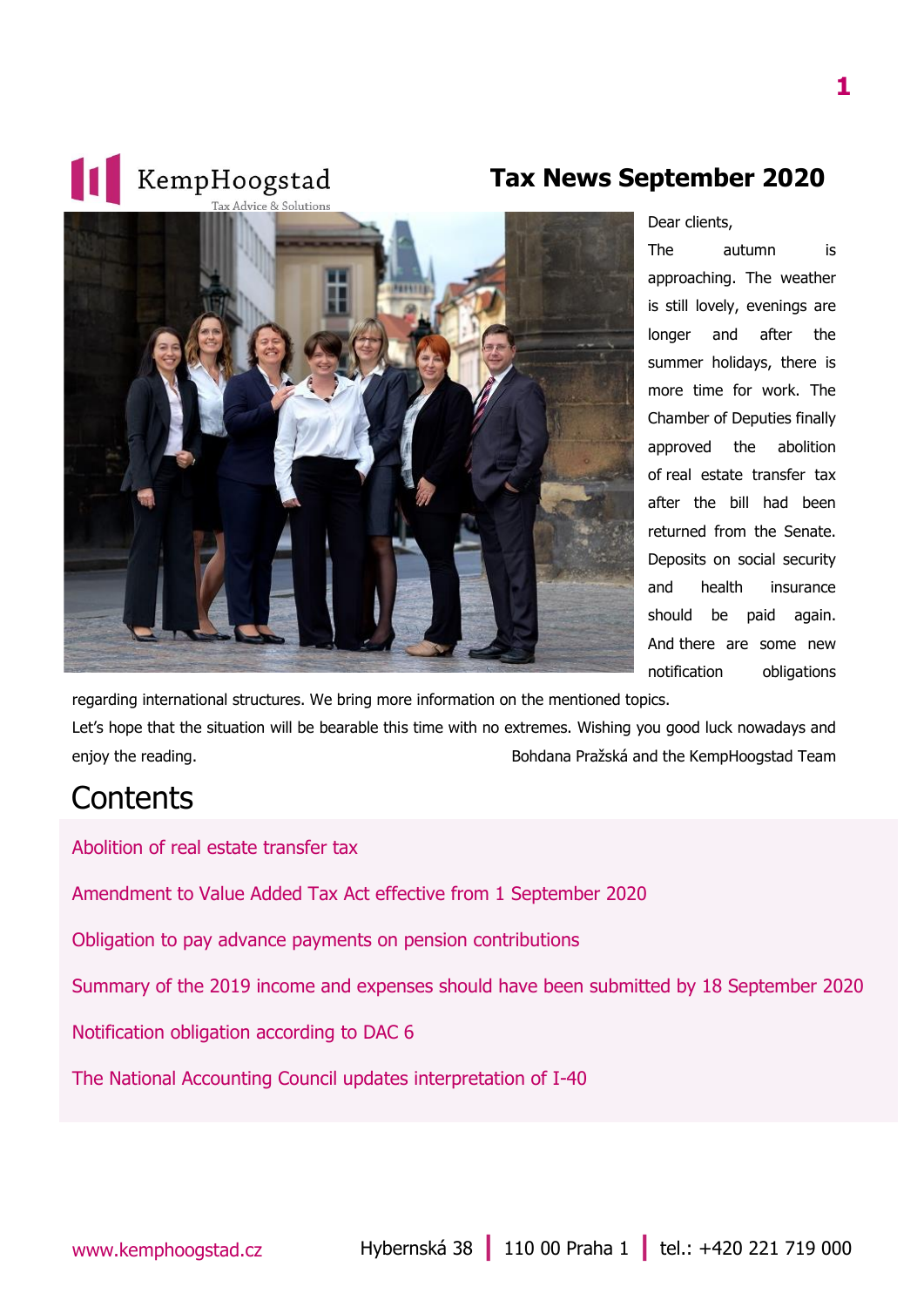### <span id="page-1-0"></span>Abolition of real estate transfer tax

On 15 September 2020, the Chamber of Deputies approved the governmental bill that abolishes the real estate transfer tax with retroactive effect. Owners of real estate that was recorded in the Real Estate Register in December 2019 and later do not have to pay the real estate transfer tax.

Based on the bill, the time test for exemption regarding the sale of real estate (residential but not intended for own use) from personal income tax will be extended from five to ten years. The extension of the time test will be effective for real estate acquired after 1 January 2021 (the time test for exemption from personal income tax regarding the sale of real estate intended for permanent residence stays the same, i.e. 2 years).

The bill also reduces the amount of deduction of interest included in a mortgage contract as an item deductible from the tax base. The original amount of CZK 300,000 was reduced to CZK 150,000 and it applies to mortgages concluded after 1 January 2022. The amount of CZK 300,000 still applies to mortgages concluded before 1 January 2020 and also to their potential later re-financing.

# <span id="page-1-1"></span>Amendment to Value Added Tax Act effective from

### 1 September 2020

The amendment to the VAT Act effective from 1 September 2020 contains the following changes:

- (i) Classification of transport in a chain supply of goods within the EU only one transaction includes the transport (cross-border) and the given transaction is VAT exempt.
- (ii) A new regime of consignment stock if the substantive conditions are met, then a transport of the goods within the stock regime is not considered a supply of goods or acquisitions of goods for consideration.
- (iii) Supply of goods to another member state tax exempt greater importance of the tax identification number for exemption of supplies.
- (iv) New requests for evidence of transportation to the EU for tax exempt supplies of goods to another member state (a signed document or bill of landing, an invoice for the transport services, official documents etc.).

A part of the amendment to the VAT Act is a provision on a special regime for a travel service. The provision will be effective from 1 January 2022.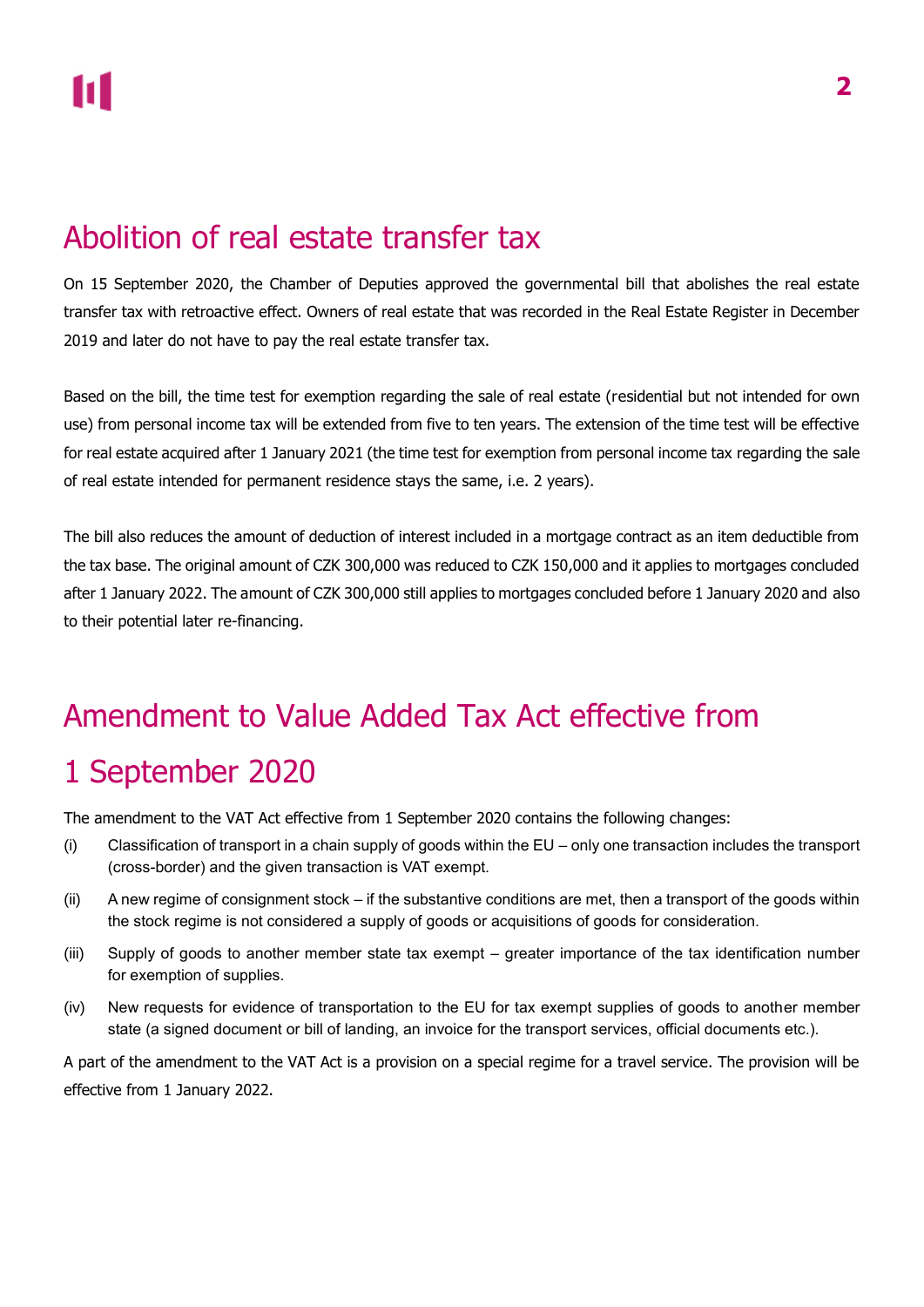## <span id="page-2-0"></span>Obligation to pay advance payments on pension contributions

All self-employed persons were exempt from the obligation to pay advance payments on pension contributions in the period March – August 2020. The advance payment for September are due from 1 to 30 September 2020. If selfemployed persons do not pay the advance payment in the due term, i.e. by 30 September 2020, they still can pay it without a penalty by 31 October 2020.

If the self-employed person does not pay the September advance payment by 31 October, the unpaid amount will be penalized for each day in delay in the amount of 0.05 per cent starting from 1 October 2020.

## <span id="page-2-1"></span>Summary of the 2019 income and expenses should have been submitted by 18 September 2020

Self-employed persons ("SEP") that performed their business activities in 2019 were obliged to file their Summary of income and expenses of the self-employed person ("the Summary") to their respective social security authority by 18 September 2020 at the latest. The amount of the insurance for 2019 must have been paid in full by this date as well. If the insurance is paid later, the SEP will be assessed a fine for a late payment.

## <span id="page-2-2"></span>Notification obligation according to DAC 6

The government approved its draft of the directive on extraordinary extension of the period in international cooperation in tax administration with respect to COVID-19 pandemic. The directive extends periods for fulfilling the notification obligation according to DAC6 directive till:

- (i) 28 February 2021; this regards reported cross border arrangements establishing which started between 25 June and 30 June 2020; and
- (ii) 30 January 2021; this regards reported cross border arrangements establishing which started after 1 July 2020.

The government directive will be published in the Collection by Friday 11 September 2020.